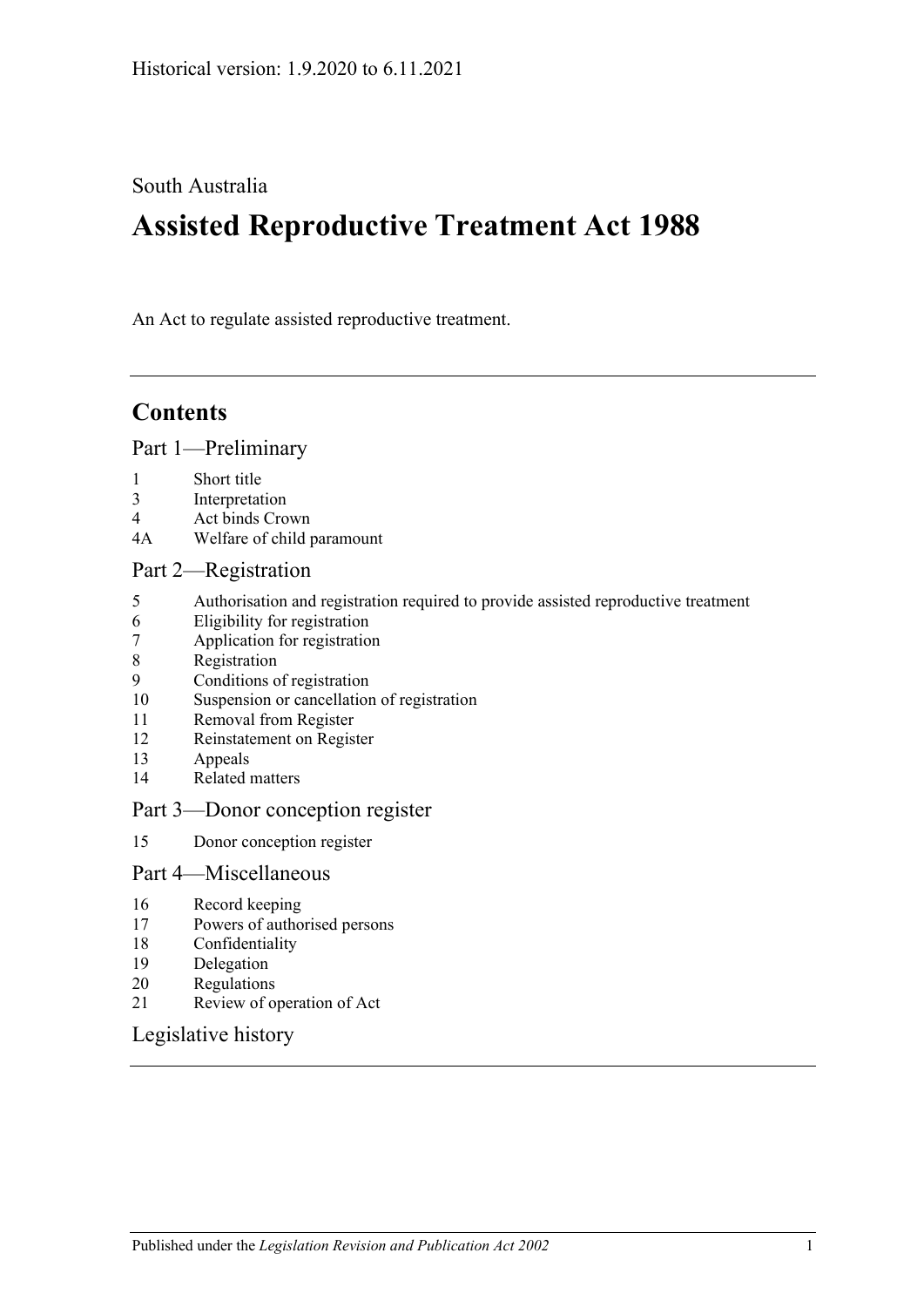#### <span id="page-1-0"></span>**The Parliament of South Australia enacts as follows:**

## **Part 1—Preliminary**

#### <span id="page-1-1"></span>**1—Short title**

This Act may be cited as the *Assisted Reproductive Treatment Act 1988*.

#### <span id="page-1-2"></span>**3—Interpretation**

In this Act, unless the contrary intention appears—

*assisted insemination* means assisted reproductive treatment (not being an in vitro fertilisation procedure or a surgical procedure) in which human sperm are introduced, by artificial means, into the human female reproductive system;

*assisted reproductive treatment* means any medical procedure directed at fertilisation of a human ovum by artificial means and includes an in vitro fertilisation procedure;

*authorised person* means a person authorised by the Minister to exercise the powers of an authorised person under this Act;

*donor conception register*—see [section](#page-6-2) 15;

#### *human reproductive material* means—

- (a) a human embryo;
- (b) human semen;
- (c) a human ovum;

*in vitro fertilisation procedure* means any of the following procedures—

- (a) the removal of a human ovum for the purpose of fertilisation within or outside the body;
- (b) the storage of any such ovum prior to fertilisation;
- (c) the fertilisation by artificial means of any such ovum within or outside the body;
- (d) the culture or storage of a fertilised ovum outside the body;
- (e) the transference of a fertilised or unfertilised ovum into the human body;

*lawful surrogacy agreement* means a lawful surrogacy agreement under the *[Surrogacy Act](http://www.legislation.sa.gov.au/index.aspx?action=legref&type=act&legtitle=Surrogacy%20Act%202019) 2019*;

*registered objector*—see [section](#page-3-2) 8(3).

#### <span id="page-1-3"></span>**4—Act binds Crown**

This Act binds the Crown.

#### <span id="page-1-4"></span>**4A—Welfare of child paramount**

The welfare of any child to be born as a consequence of the provision of assisted reproductive treatment in accordance with this Act must be treated as being of paramount importance, and accepted as a fundamental principle, in respect of the operation of this Act.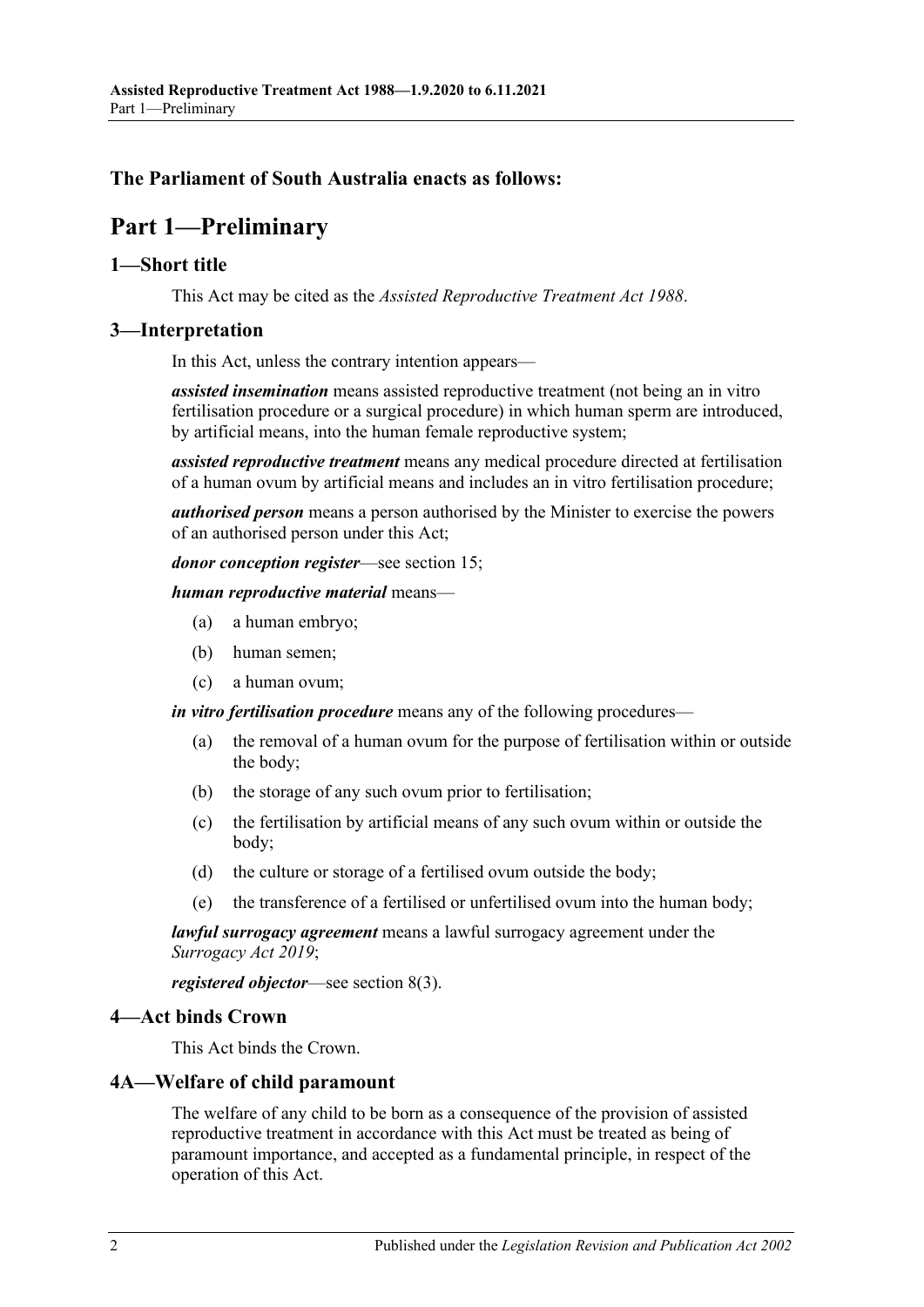## <span id="page-2-0"></span>**Part 2—Registration**

#### <span id="page-2-1"></span>**5—Authorisation and registration required to provide assisted reproductive treatment**

- <span id="page-2-4"></span>(1) A person must not provide assisted reproductive treatment unless the person is authorised to do so in accordance with the regulations and registered under this Part. Maximum penalty: \$120 000.
- <span id="page-2-6"></span><span id="page-2-5"></span>(2) [Subsection](#page-2-4) (1) does not apply in relation to assisted reproductive treatment consisting of—
	- (a) assisted insemination provided by a health professional approved by the Minister for the purposes of this subsection; or
	- (b) assisted insemination provided other than for fee or reward.
- (3) An approval under [subsection](#page-2-5) (2)(a) may be conditional or unconditional.
- <span id="page-2-7"></span>(4) The Minister may, by notice in writing given to a health professional approved under [subsection](#page-2-5)  $(2)(a)$ , vary or cancel the approval on any grounds the Minister thinks fit.
- (5) A health professional who is approved under [subsection](#page-2-5) (2)(a) and who contravenes or fails to comply with a condition of the approval is guilty of an offence. Maximum penalty: \$120 000.
- (6) In this section—

#### *health professional* means—

- (a) a medical practitioner; or
- (b) any other person who belongs to a profession, or who has an occupation, declared by the regulations to be a profession or occupation within the ambit of this definition.

#### <span id="page-2-2"></span>**6—Eligibility for registration**

- (1) A person is eligible for registration under this Part if the person, on application to the Minister, satisfies the Minister that he or she—
	- (a) is a fit and proper person to be registered; and
	- (b) holds any licence, accreditation or other qualification required by the regulations for the purposes of registration; and
	- (c) satisfies any other requirements prescribed by the regulations.
- (2) The fact that an applicant for registration has a religious objection to the provision of assisted reproductive treatment to another on the basis of the other's sexual orientation or gender identity, or marital status, is not, of itself, grounds for finding that a person is not fit and proper to be registered.

#### <span id="page-2-3"></span>**7—Application for registration**

- (1) An application for registration under this Part must—
	- (a) be made to the Minister in the manner and form approved by the Minister; and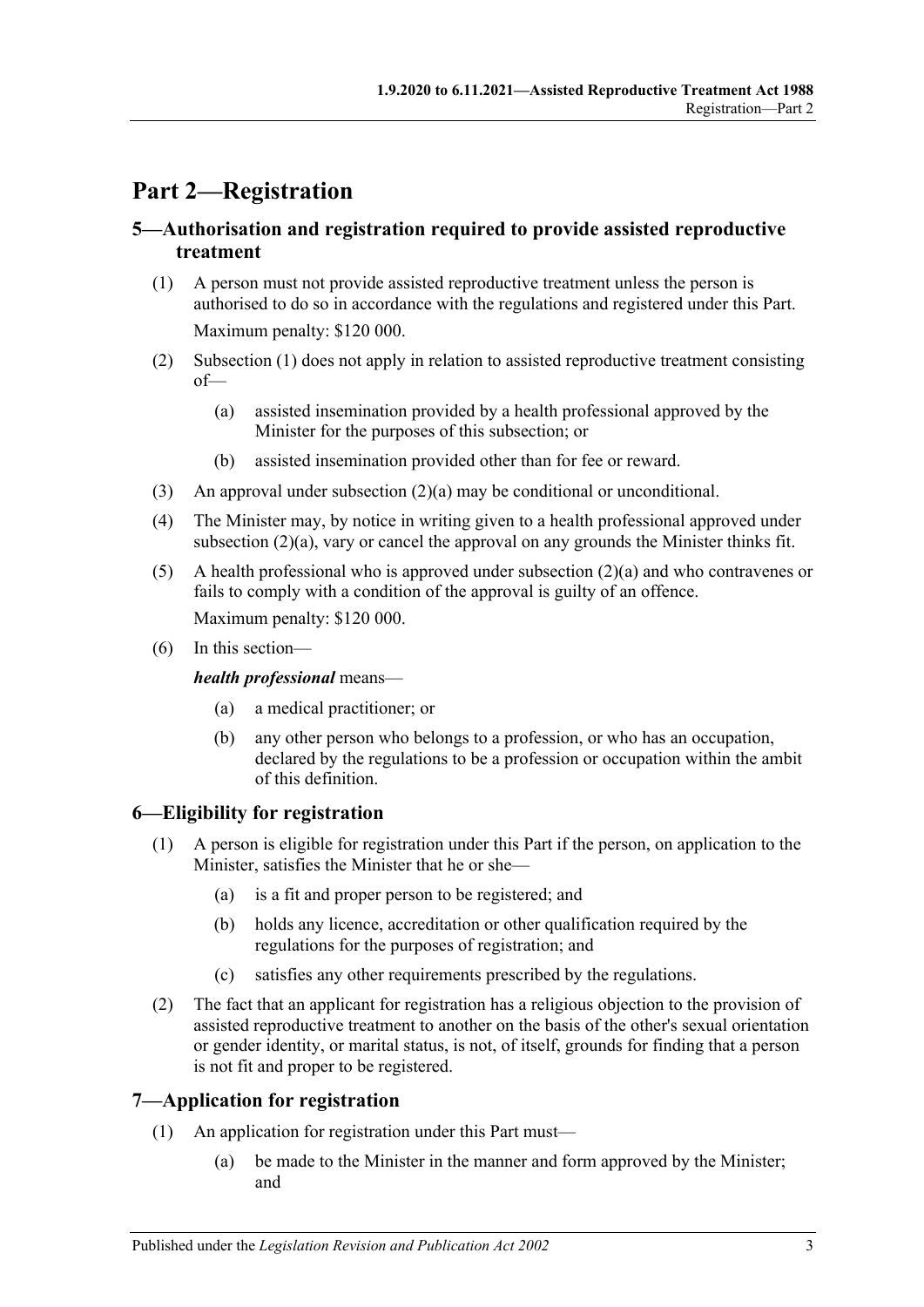- (b) be accompanied by the prescribed fee.
- (2) An applicant for registration must, if the Minister so requires, provide the Minister with specified information to enable the Minister to determine the application.

#### <span id="page-3-0"></span>**8—Registration**

- (1) The Minister must keep a register of persons authorised to provide assisted reproductive treatment under this Act (the *Register*).
- <span id="page-3-3"></span>(2) The Register must include, in relation to each person on the Register—
	- (a) the person's full name or business name and business address; and
	- (b) details of any condition of registration; and
	- (ba) if the person notifies the Minister that the person has a religious objection to the provision of assisted reproductive treatment to another on the basis of the other's sexual orientation or gender identity, or marital status—that fact; and
	- (c) any other information prescribed by the regulations,

and may include such other information as the Minister thinks fit.

<span id="page-3-2"></span>(3) A person referred to in [subsection](#page-3-3) (2)(ba) may, for the purposes of this or any other Act, be referred to as a *registered objector*.

#### <span id="page-3-1"></span>**9—Conditions of registration**

- <span id="page-3-4"></span>(1) The Minister must, by notice in writing given to a person registered under this Part, impose conditions of the following kinds on the person's registration:
	- (a) a condition requiring the person to hold, while the person is registered under this Part, a specified licence, accreditation or other qualification that is in force;
	- (b) a condition setting out the kinds of assisted reproductive treatment the person may provide and any requirements that must be complied with in the provision of such treatment;
	- (ba) subject to [subsection](#page-4-1) (1a), a condition prohibiting the person from refusing to provide assisted reproductive treatment to another on the basis only of the other's sexual orientation or gender identity, marital status, or religious beliefs;
	- (c) a condition preventing the provision of assisted reproductive treatment except in the following circumstances:
		- (i) if it appears to be unlikely that, in the person's circumstances, the person will become pregnant other than by an assisted reproductive treatment;
		- (iii) if there appears to be a risk that a serious genetic defect, serious disease or serious illness would be transmitted to a child conceived naturally;
		- $(iv)$  if—
			- (A) the donor of the relevant human semen has died; and
			- (B) before the donor died—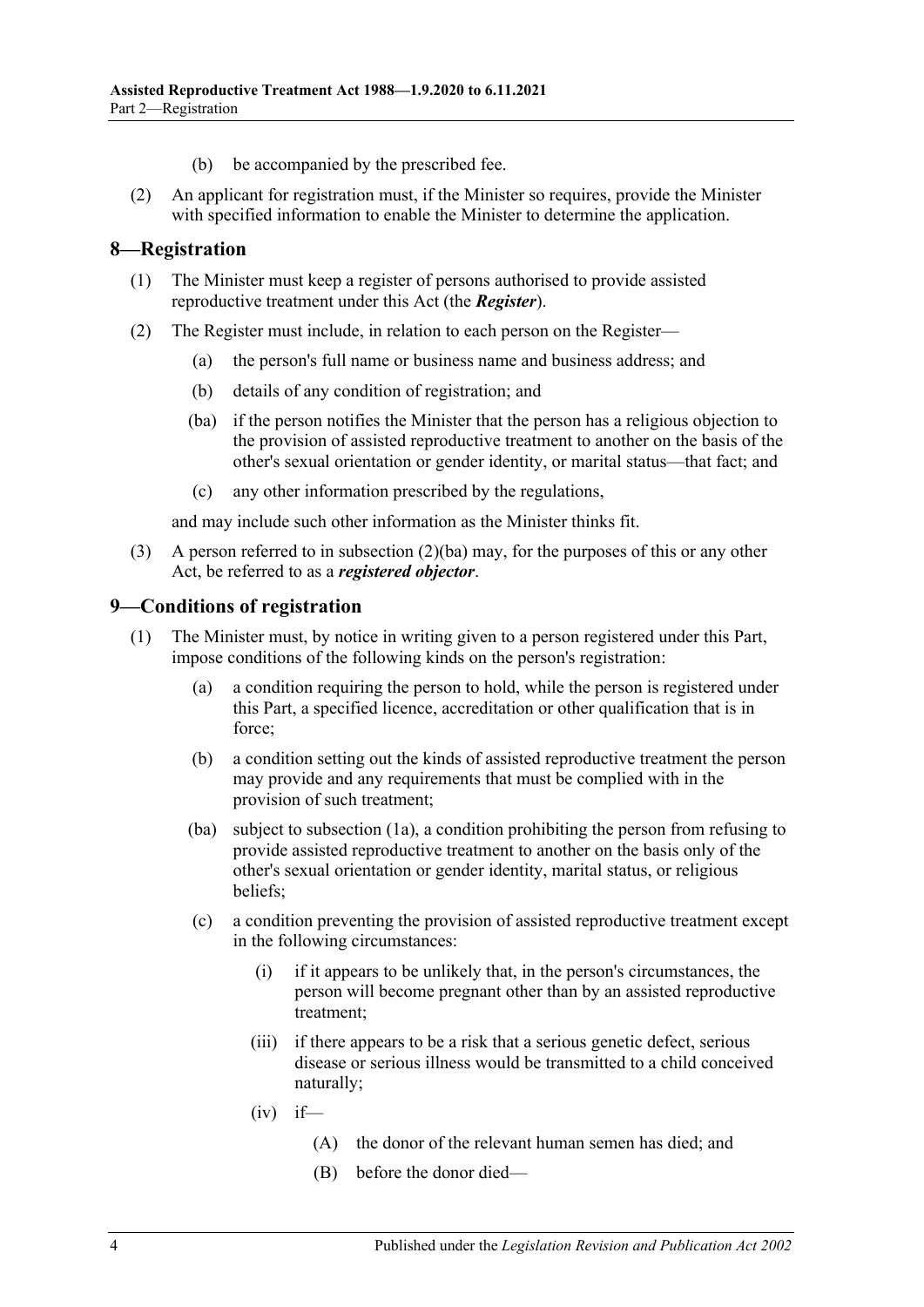- the donor's semen was collected; or
- a human ovum (being the ovum of a woman who, immediately before the death of the deceased, was living with the donor on a genuine domestic basis) was fertilised by means of assisted reproductive treatment using the donor's semen; or
- an embryo had been created as a consequence of such assisted reproductive treatment; and
- (C) before the donor died, the donor consented to the use of the semen, fertilised ovum or embryo (as the case requires) after the donor's death in the provision of the proposed assisted reproductive treatment; and
- (D) if the donor gave any directions in relation to the use of the semen, ovum or embryo (as the case requires)—the directions have, as far as is reasonably practicable, been complied with; and
- (E) the assisted reproductive treatment is provided for the benefit of a woman who, immediately before the death of the donor, was living with the donor on a genuine domestic basis;
- (iva) for the purposes of a lawful surrogacy agreement;
- (v) in any other circumstances prescribed by the regulations;
- (d) a condition requiring the person to ensure that the regulations are complied with;
- (e) any other condition required by the regulations,

and may impose any other condition the Minister thinks fit.

- <span id="page-4-1"></span>(1a) Section  $9(1)(ba)$  does not apply to a registered objector but, in that case, it is instead a condition of the registered objector's registration that the registered objector take steps to refer the person seeking assisted reproductive treatment to another person who is registered under this Part.
- (2) The Minister may, by notice in writing given to a person registered under this Part, vary the conditions of the person's registration by the addition, substitution or deletion of 1 or more conditions.
- (3) A person who is registered under this Part and who contravenes or fails to comply with a condition of the person's registration is guilty of an offence. Maximum penalty: \$120 000.

#### <span id="page-4-2"></span><span id="page-4-0"></span>**10—Suspension or cancellation of registration**

- (1) The Minister may suspend or cancel a person's registration under this Part if the Minister is satisfied that the person has contravened, or failed to comply with, a condition of that registration.
- (2) A person must be given a reasonable opportunity to make submissions in relation to the matter before action is taken under [subsection](#page-4-2) (1).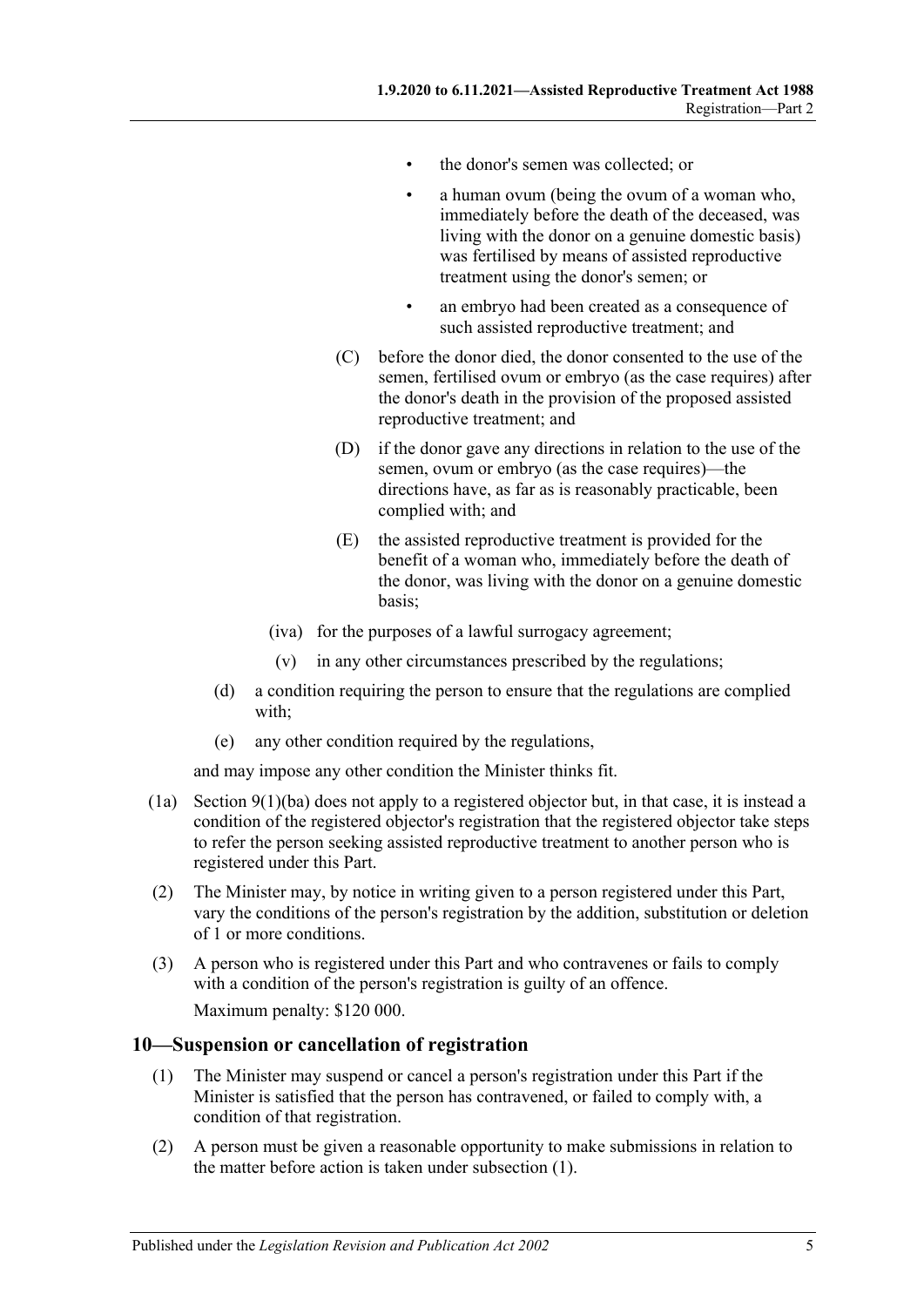#### <span id="page-5-0"></span>**11—Removal from Register**

- (1) The Minister must, on application by a person registered under this Part, remove the person from the Register.
- <span id="page-5-3"></span>(2) The Minister must remove from the Register a person—
	- (a) who ceases to hold a licence, accreditation or other qualification required for registration under this Part; or
	- (b) who ceases for any other reason to be entitled to be registered; or
	- (c) whose registration has been suspended or cancelled under this Act.
- (3) The Minister may act under [subsection](#page-5-3) (2) without giving prior notice to the person.

#### <span id="page-5-1"></span>**12—Reinstatement on Register**

- (1) A person who has been removed from the Register under this Act—
	- (a) on the person's application; or
	- (b) under [section](#page-5-0) 11 (other than a person whose registration has been suspended under this Act),

may apply to the Minister at any time for reinstatement on the Register.

- (2) A person whose registration under this Part has been suspended may apply to the Minister for reinstatement on the Register (but not, in the case where the person's registration has been suspended for a specified period, until after the expiration of that period).
- (3) An application for reinstatement must—
	- (a) be made to the Minister in the manner and form determined by the Minister; and
	- (b) be accompanied by the prescribed reinstatement fee.
- (4) An applicant for reinstatement must, if the Minister so requires, provide the Minister with specified information to enable the Minister to determine the application.
- (5) The Minister may refuse to reinstate the applicant on the Register until any proceedings in relation to the applicant under this Act, or a law of another State or a Territory of the Commonwealth providing for the registration or some other form of accreditation of persons who provide assisted reproductive treatment, have been finally disposed of.

#### <span id="page-5-2"></span>**13—Appeals**

- (1) An appeal lies to the Supreme Court against the following decisions:
	- (a) a refusal by the Minister to approve a health professional for the purposes of [section](#page-2-6)  $5(2)$ ;
	- (b) a decision by the Minister to vary or cancel the approval of a health professional under [section](#page-2-7) 5(4);
	- (c) a refusal by the Minister to register a person under this Part;
	- (d) a decision by the Minister to impose, substitute or delete a condition of registration under this Part;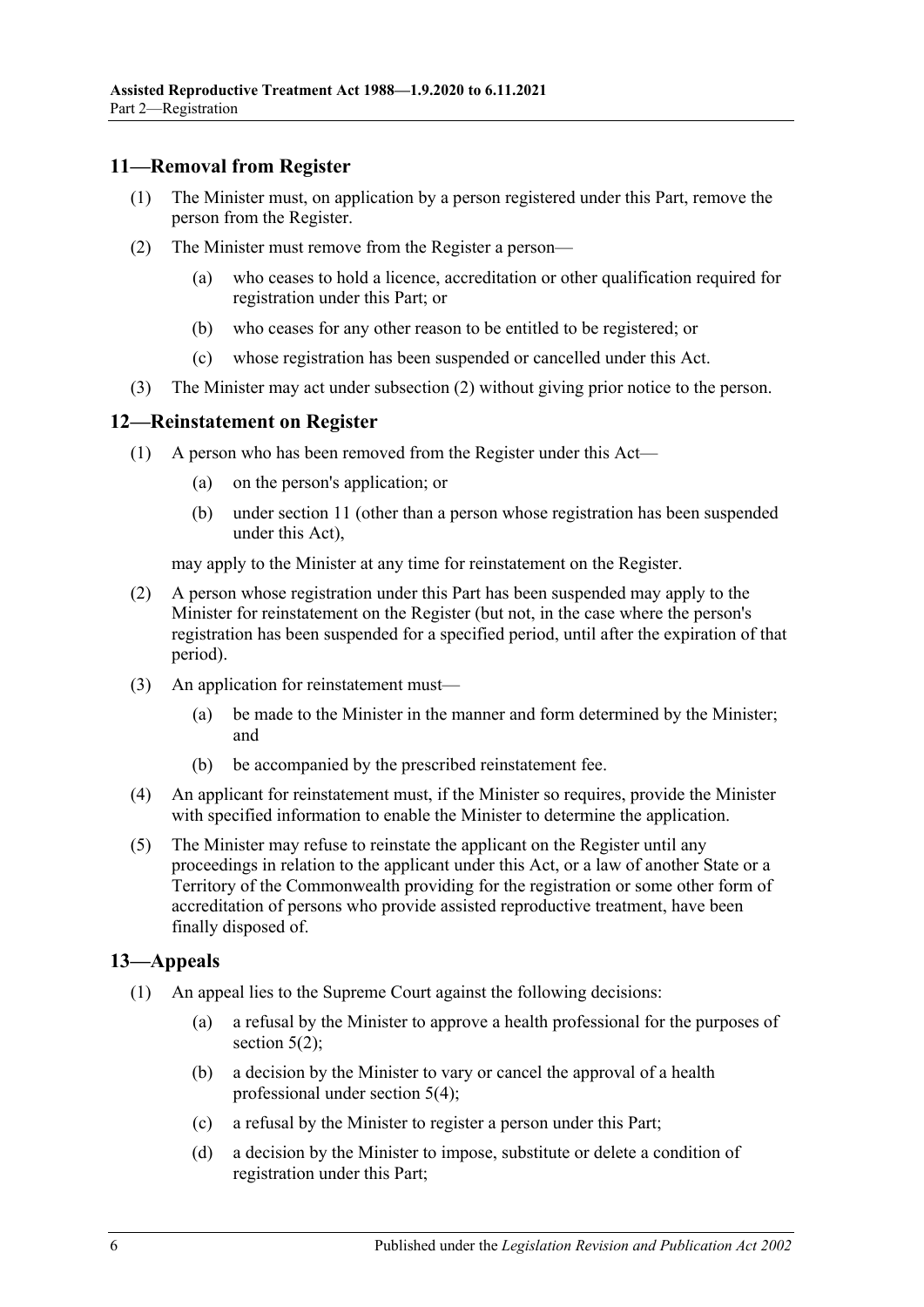- (e) a decision by the Minister to suspend or cancel the registration of a person;
- (f) a refusal by the Minister to reinstate a person on the Register.
- (2) Subject to any contrary order of the Supreme Court, an appeal cannot be commenced after 1 month from the day on which the appellant receives notice of the decision against which the appeal lies.
- (3) On an appeal, the Supreme Court may—
	- (a) annul, vary or reverse the decision subject to the appeal; and
	- (b) make any consequential or ancillary orders the Supreme Court thinks fit.

#### <span id="page-6-0"></span>**14—Related matters**

- (1) The Register must be kept available for inspection by any person during ordinary office hours at a place or places determined by the Minister and the Register, or extracts of the Register, may be made available to the public by electronic means.
- (2) A person may, on payment of the prescribed fee, obtain a copy of any part of the Register.
- (3) A certificate stating that a person was, or was not, registered on the Register at a particular date, or during a particular period, and purporting to be signed by the Minister will, in the absence of proof to the contrary, be accepted in legal proceedings as proof of the registration, or of the fact that the person was not so registered, on the date, or during the period, stated in the certificate.

## <span id="page-6-1"></span>**Part 3—Donor conception register**

#### <span id="page-6-2"></span>**15—Donor conception register**

- (1) The Minister may keep a register of donors of human reproductive material used in, or in relation to, assisted reproductive treatment provided in accordance with this Act and resulting in the birth of a child (the *donor conception register*).
- (2) If the Minister does keep the donor conception register, the register must contain, in relation to each donor on the register—
	- (a) the donor's full name and nominated contact address; and
	- (b) the full name and nominated contact address of the person to whom assisted reproductive treatment using the donor's human reproductive material was provided; and
	- (c) the full name of any child born as a consequence of such assisted reproductive treatment (if known); and
	- (d) any other information required by the regulations,

and may include any other information that the Minister thinks fit.

- (3) The Minister must correct an entry in the donor conception register that is not correct.
- (4) The donor conception register may only be inspected in accordance with the regulations.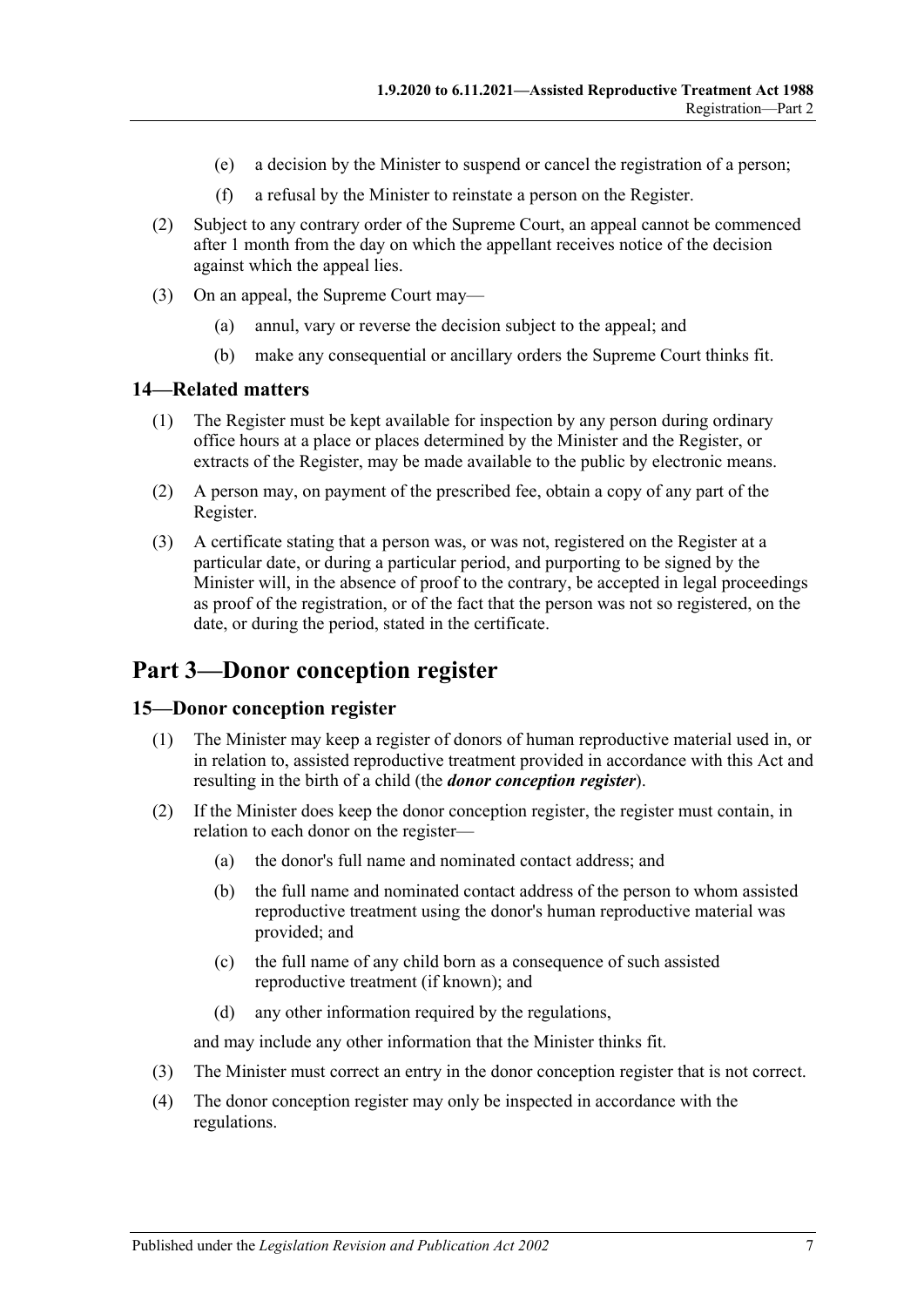- (5) A certificate stating that a donor was, or was not, registered on the donor conception register in relation to the birth of a specified child, and purporting to be signed by the Minister will, in the absence of proof to the contrary, be accepted in legal proceedings as proof of the registration, or of the fact that the person was not so registered.
- <span id="page-7-3"></span>(6) The Minister may, by notice in writing, for the purpose of preparing and maintaining the donor conception register, require a person to provide the Minister with such information as the Minister may require.
- (7) A person must not, without reasonable excuse, refuse or fail to comply with a requirement under [subsection](#page-7-3) (6).

Maximum penalty: \$10 000.

(8) This section does not apply in relation to assisted reproductive treatment provided before the commencement of this section.

## <span id="page-7-0"></span>**Part 4—Miscellaneous**

#### <span id="page-7-1"></span>**16—Record keeping**

(1) A person who is registered under [Part 2](#page-2-0) must make such records, and keep such documents, as may be required by the regulations in relation to the provision of assisted reproductive treatment by the person.

Maximum penalty: \$50 000.

(2) A health professional who is approved under [section](#page-2-5) 5(2)(a) to provide assisted insemination must make such records, and keep such documents, as may be required by the regulations in relation to assisted insemination provided in pursuance of the approval.

Maximum penalty: \$50 000.

(3) A person who is required to make a record or keep a document under this section must retain the record or document in accordance with any requirement set out in the regulations.

Maximum penalty: \$50 000.

#### <span id="page-7-2"></span>**17—Powers of authorised persons**

- (1) An authorised person may at any reasonable time—
	- (a) enter and inspect any premises on which assisted reproductive treatment is provided; and
	- (b) inspect any equipment on the premises; and
	- (c) put questions to any person on the premises; and
	- (d) require any person who is apparently in a position to do so, to produce records relating to assisted reproductive treatment; and
	- (e) examine those records and take extracts from, or make copies of, any of them.
- (2) A person who—
	- (a) obstructs an authorised person acting in the exercise of a power conferred by this section; or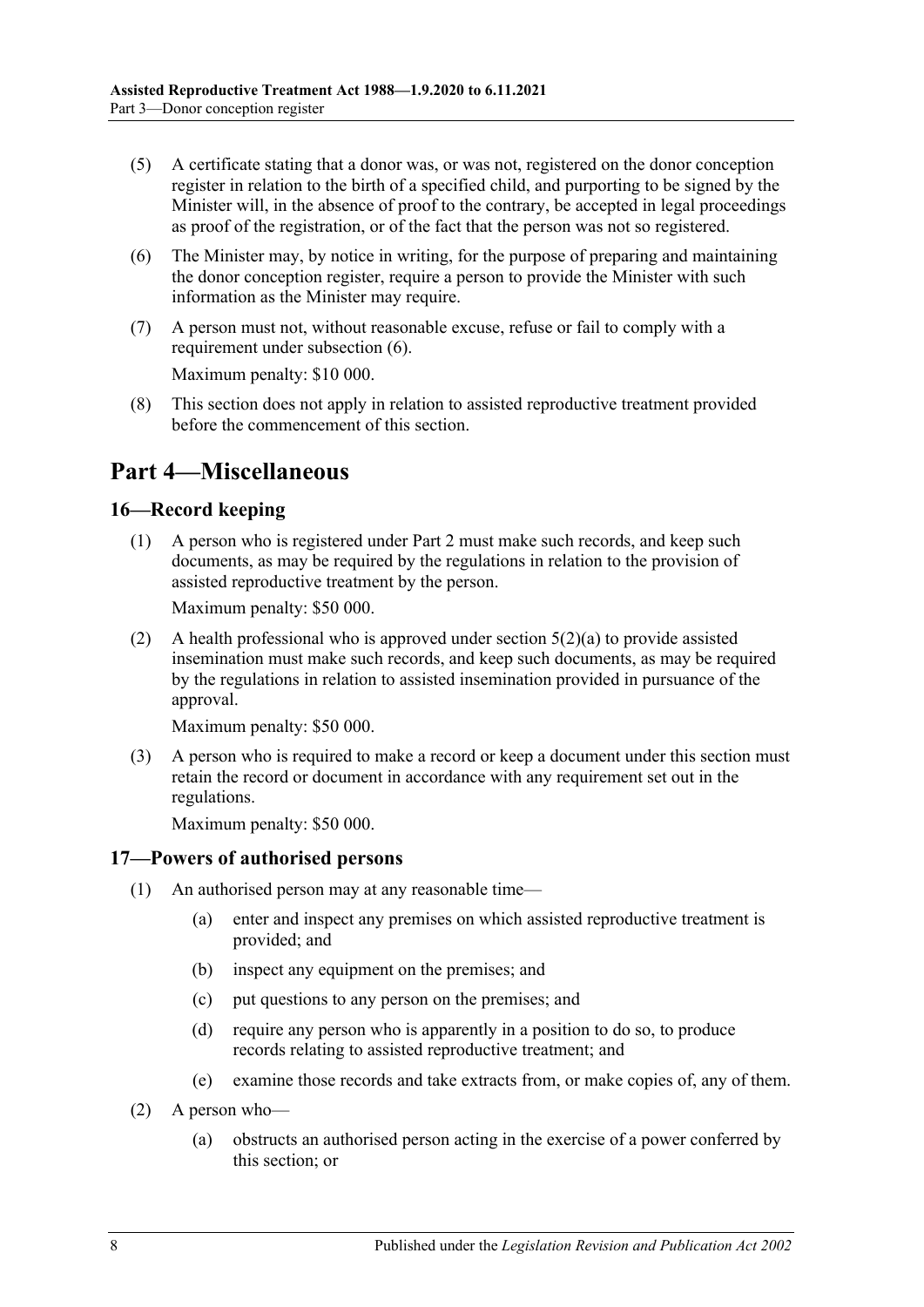- (b) fails to answer an authorised person's questions to the best of his or her information and belief; or
- (c) being in a position to produce records fails to do so when required by an authorised person,

is guilty of an offence.

Maximum penalty: \$10 000.

(3) Confidential information may be disclosed to an authorised person under this section without breach of any principle of professional ethics.

#### <span id="page-8-0"></span>**18—Confidentiality**

- (1) A person must not disclose the identity of a donor of human reproductive material except—
	- (aa) as required or authorised by or under this or any other Act; or
	- (a) in the administration of this Act; or
	- (b) in order to provide assisted reproductive treatment; or
	- (c) with the consent of the donor of the material.

Maximum penalty: \$10 000 or imprisonment for 6 months.

- (2) A person must not divulge any other confidential information obtained (whether by that person or some other person) in the administration of this Act or for the purpose, or in the course, of providing assisted reproductive treatment except—
	- (aa) as required or authorised by or under this or any other Act; or
	- (a) in the administration of this Act or in order to provide that treatment; or
	- (b) as may be permitted or required by or under this Act; or
	- (c) with the consent of the person to whom the information relates.

Maximum penalty: \$10 000 or imprisonment for 6 months.

(3) Nothing in this section prevents information (being information that does not disclose the identity of a person) being used to enable the Minister to accumulate statistical information and to enable the Minister to authorise use of the statistical information for the purposes of research or education.

#### <span id="page-8-1"></span>**19—Delegation**

- (1) The Minister may delegate a power or function vested in or conferred on the Minister by or under this Act—
	- (a) to a particular person or body; or
	- (b) to the person for the time being holding or acting in a particular office or position.
- (2) A power or function delegated under this section may, if the instrument of delegation so provides, be further delegated.
- (3) A delegation—
	- (a) may be absolute or conditional; and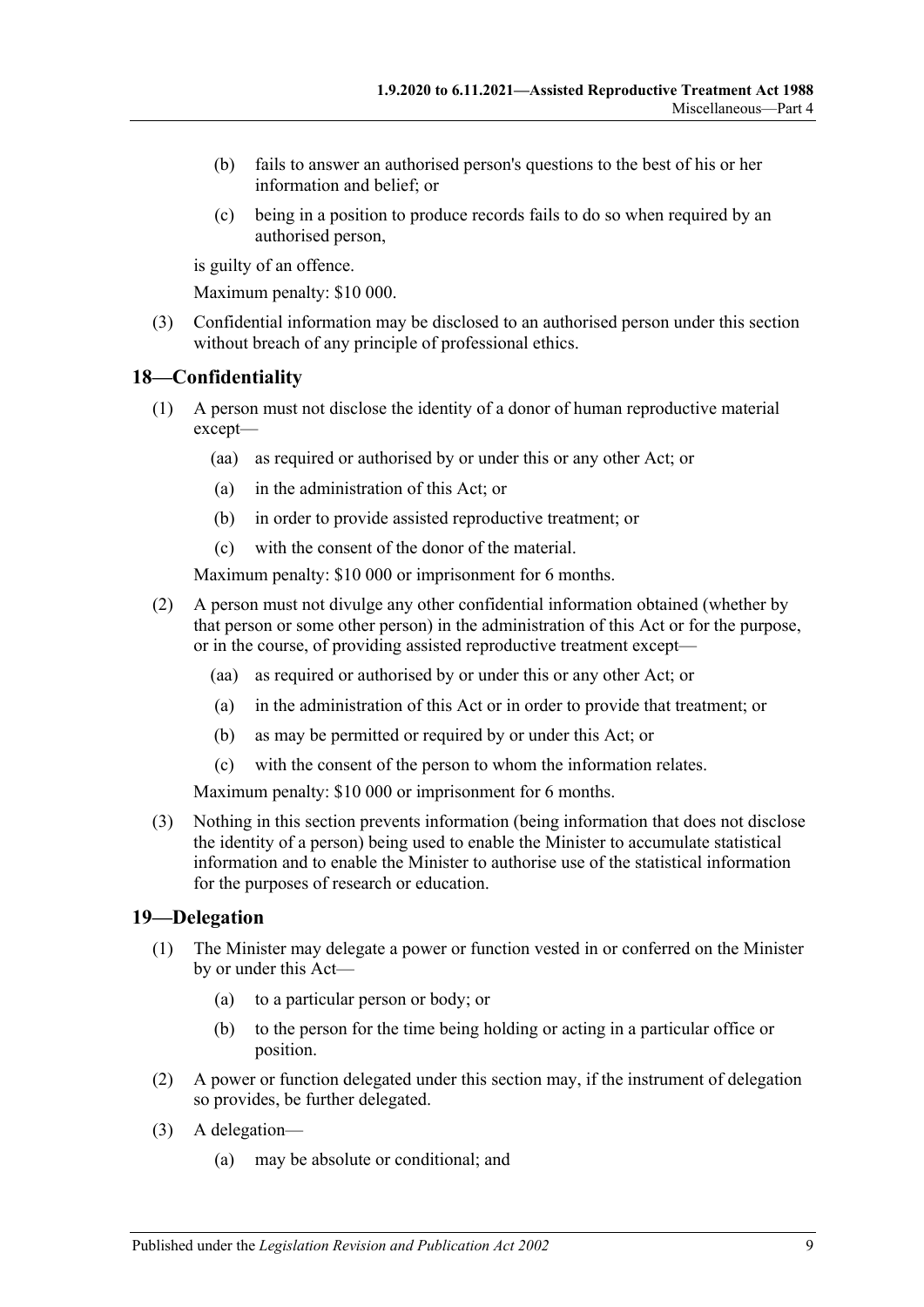- (b) does not derogate from the power of the delegator to act in a matter; and
- (c) is revocable at will by the delegator.

#### <span id="page-9-2"></span><span id="page-9-0"></span>**20—Regulations**

- (1) The Governor may make such regulations as are contemplated by this Act or as are necessary or expedient for the purposes of this Act.
- (2) Without limiting the generality of [subsection](#page-9-2) (1), those regulations may—
	- (a) prescribe forms of consent for the purposes of this Act;
	- (b) require persons registered under [Part 2](#page-2-0) of this Act to furnish periodic returns of information;
	- (c) impose penalties (not exceeding \$10 000) for breach of, or non-compliance with, a regulation;
	- (d) require a person to provide information to the Minister for purposes related to the preparation and maintenance of the donor conception register;
	- (e) confer a discretionary power on the Minister or any other person or body.
- (3) A regulation may incorporate, or operate by reference to, any code or standard (as in force at the date of the regulation, or as in force from time to time) prepared or approved by a body or authority referred to in the regulation.

#### <span id="page-9-1"></span>**21—Review of operation of Act**

- (1) The Minister must, as soon as practicable after the fifth anniversary of the commencement of this section, conduct a review of the operation and effectiveness of this Act as amended by the *[Reproductive Technology \(Clinical Practices\)](http://www.legislation.sa.gov.au/index.aspx?action=legref&type=act&legtitle=Reproductive%20Technology%20(Clinical%20Practices)%20(Miscellaneous)%20Amendment%20Act%202009)  [\(Miscellaneous\) Amendment Act](http://www.legislation.sa.gov.au/index.aspx?action=legref&type=act&legtitle=Reproductive%20Technology%20(Clinical%20Practices)%20(Miscellaneous)%20Amendment%20Act%202009) 2009*.
- (2) The Minister, or any person conducting the review on behalf of the Minister, must maintain the confidentiality of information provided to the Minister in the course of the review (but nothing in this section prevents information (being information that does not disclose the identity of a person) being used to enable the Minister to accumulate and publish statistical information for the purposes of a report under this section).
- (3) The Minister must prepare a report based on the review and must, within 12 sitting days after the report is prepared, cause copies of the report to be laid before each House of Parliament.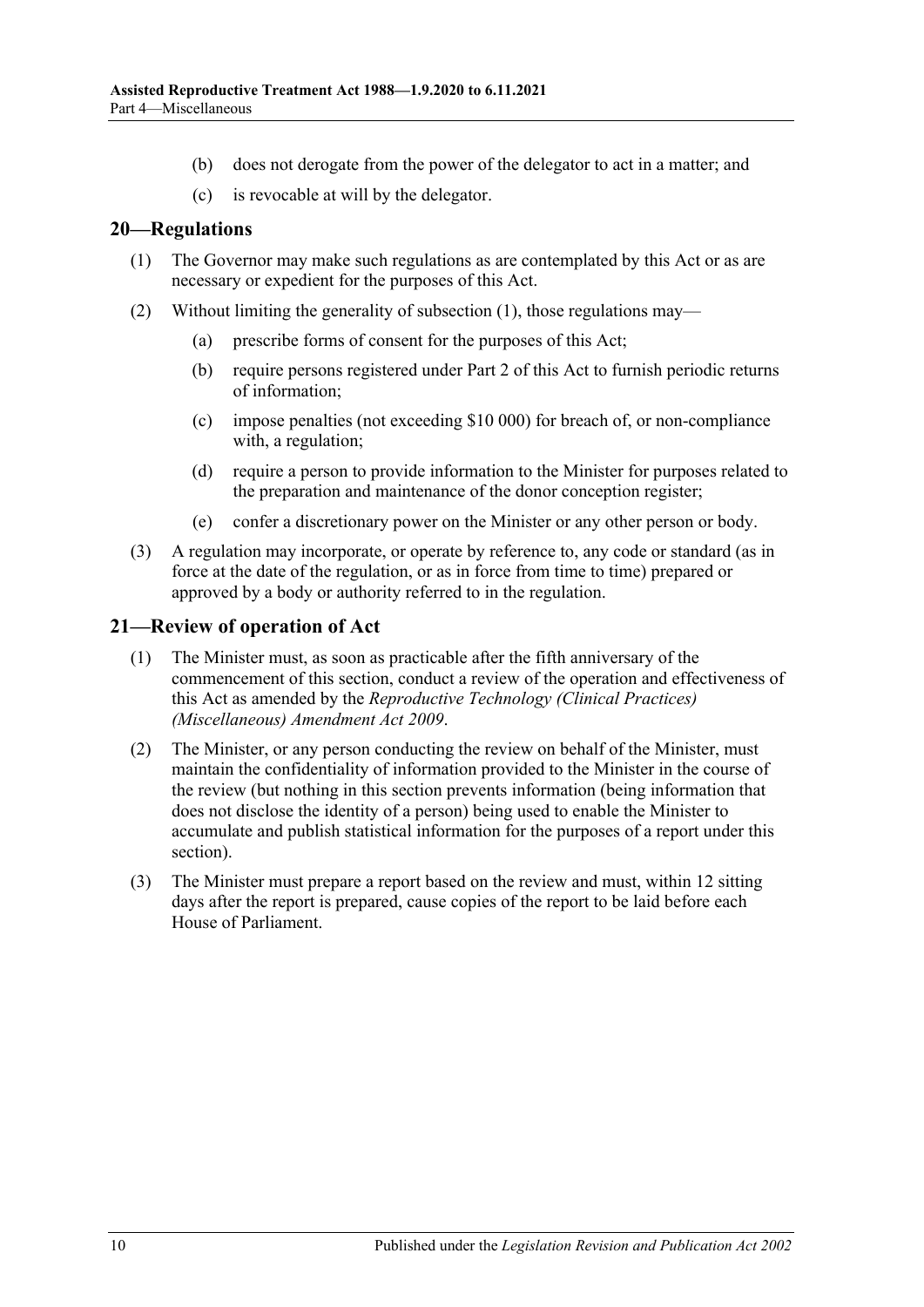## <span id="page-10-0"></span>**Legislative history**

#### **Notes**

- Amendments of this version that are uncommenced are not incorporated into the text.
- Please note—References in the legislation to other legislation or instruments or to titles of bodies or offices are not automatically updated as part of the program for the revision and publication of legislation and therefore may be obsolete.
- Earlier versions of this Act (historical versions) are listed at the end of the legislative history.
- For further information relating to the Act and subordinate legislation made under the Act see the Index of South Australian Statutes or www.legislation.sa.gov.au.

### **Formerly**

*Reproductive Technology Act 1988 Reproductive Technology (Clinical Practices) Act 1988*

### **Principal Act and amendments**

New entries appear in bold.

| Year | N <sub>o</sub> | Title                                                                                              | Assent    | Commencement                                                                                                                                                                                   |
|------|----------------|----------------------------------------------------------------------------------------------------|-----------|------------------------------------------------------------------------------------------------------------------------------------------------------------------------------------------------|
| 1988 | 10             | Reproductive Technology Act 1988                                                                   | 10.3.1988 | 1.4.1988 (Gazette 31.3.1988 p765)<br>except ss 14(1), 14(2)(a), (b) & (d),<br>14(3) & 14(4)-31.7.1989 (Gazette<br>20.7.1989 p116) and except<br>s 14(2)(c)-1.8.1996 (Gazette 1.8.1996<br>p223) |
| 2000 | 34             | South Australian Health Commission 6.7.2000<br>(Administrative Arrangements)<br>Amendment Act 2000 |           | Sch 1 (cl 15)-6.7.2000 (Gazette<br>6.7.2000 p5                                                                                                                                                 |
| 2003 | 18             | Research Involving Human Embryos<br>Act 2003                                                       | 19.6.2003 | Sch (cll 2-8)-18.12.2003 (Gazette<br>18.12.2003 p4526)                                                                                                                                         |
| 2009 | 43             | Reproductive Technology (Clinical<br>Practices) (Miscellaneous)<br>Amendment Act 2009              | 1.10.2009 | Pt 2 (ss $4-14$ ) & Sch 1<br>(Pt 2)-1.9.2010 (Gazette 1.7.2010)<br><i>p</i> 3338)                                                                                                              |
| 2009 | -64            | Statutes Amendment (Surrogacy) Act 26.11.2009<br>2009                                              |           | Pt 4 (ss 19 & 20)-26.11.2010: s 2                                                                                                                                                              |
| 2015 | 15             | Family Relationships (Surrogacy)<br>Amendment Act 2015                                             | 16.7.2015 | Sch 1 (cl 1)–16.7.2015                                                                                                                                                                         |
| 2017 | -6             | Statutes Amendment (Surrogacy<br>Eligibility) Act 2017                                             | 15.3.2017 | Pt 2 (ss $4 - 7$ )-21.3.2017 ( <i>Gazette</i><br>21.3.2017 p926)                                                                                                                               |
| 2019 | 31             | <b>Surrogacy Act 2019</b>                                                                          | 7.11.2019 | Sch 1 (cll 2 & 3)-1.9.2020 (Gazette<br>18.6.2020 p3392);<br>(cl 4)—uncommenced                                                                                                                 |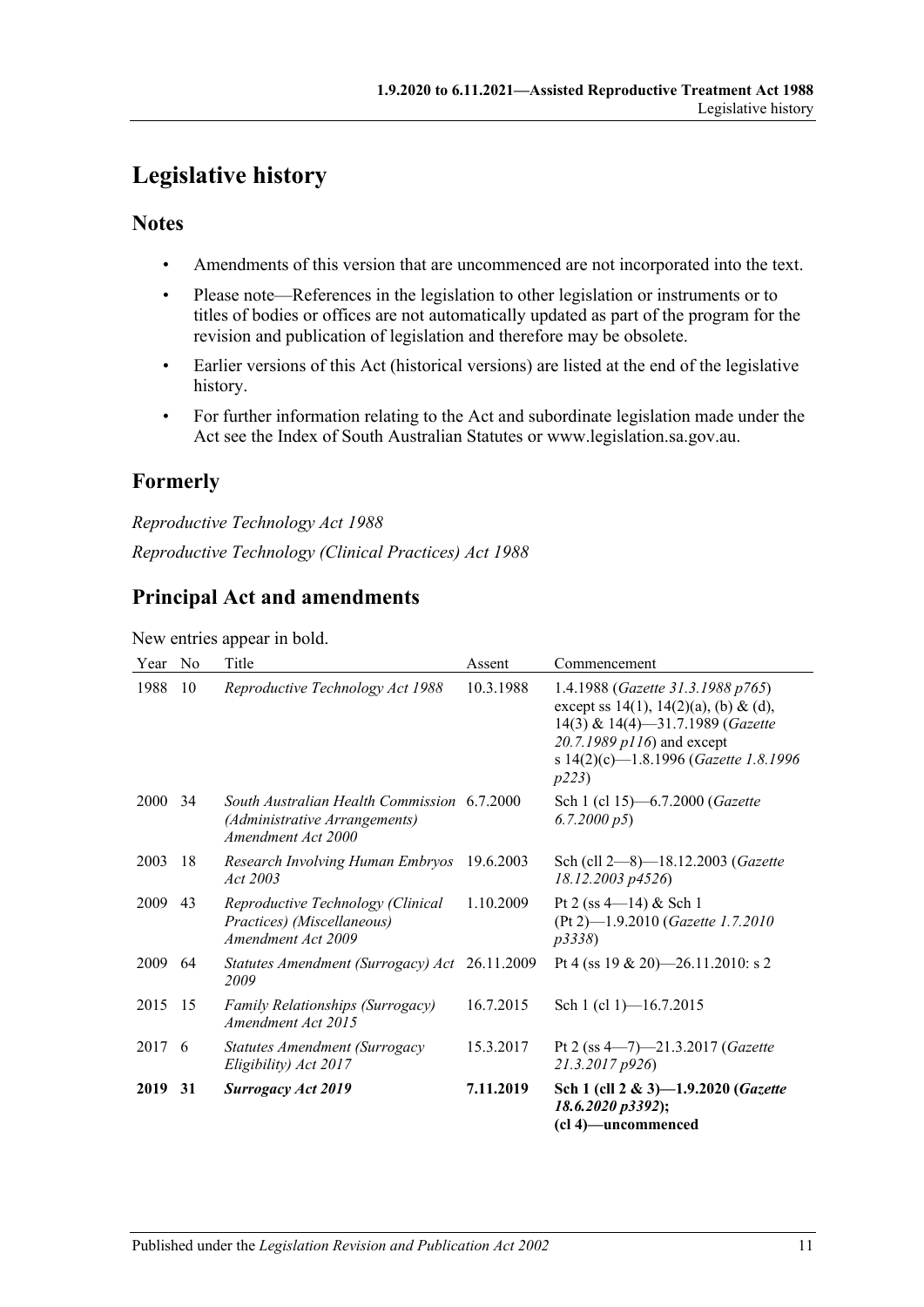## **Provisions amended**

New entries appear in bold.

Entries that relate to provisions that have been deleted appear in italics.

| Provision                                | How varied                                                     | Commencement |  |
|------------------------------------------|----------------------------------------------------------------|--------------|--|
| Long title                               | amended by 43/2009 s 4                                         | 1.9.2010     |  |
| Pt1                                      |                                                                |              |  |
| s <sub>1</sub>                           | substituted by 18/2003 Sch cl 2                                | 18.12.2003   |  |
|                                          | amended by 43/2009 s 5                                         | 1.9.2010     |  |
| s <sub>2</sub>                           | omitted under Legislation Revision and<br>Publication Act 2002 | 18.12.2003   |  |
| s <sub>3</sub>                           |                                                                |              |  |
| artificial<br>fertilisation<br>procedure | deleted by $43/2009 s 6(1)$                                    | 1.9.2010     |  |
| artificial<br>insemination               | deleted by $43/2009$ s $6(2)$                                  | 1.9.2010     |  |
| assisted<br>insemination                 | inserted by $43/2009$ s $6(2)$                                 | 1.9.2010     |  |
| assisted<br>reproductive<br>treatment    | inserted by $43/2009$ s $6(2)$                                 | 1.9.2010     |  |
| authorised person                        | amended by $34/2000$ Sch 1 cl $15(a)$                          | 6.7.2000     |  |
| the code of ethical<br>practice          | deleted by $43/2009 s 6(3)$                                    | 1.9.2010     |  |
| the Commission                           | deleted by $34/2000$ Sch 1 cl 15(b)                            | 6.7.2000     |  |
| donor conception<br>register             | inserted by $43/2009$ s $6(3)$                                 | 1.9.2010     |  |
| lawful surrogacy<br>agreement            | inserted by 31/2019 Sch 1 cl 2                                 | 1.9.2020     |  |
| recognised<br>surrogacy<br>agreement     | inserted by $64/2009$ s 19                                     | 26.11.2010   |  |
|                                          | amended by 15/2015 Sch 1 cl 1                                  | 16.7.2015    |  |
|                                          | deleted by 31/2019 Sch 1 cl 2                                  | 1.9.2020     |  |
|                                          | registered objector inserted by 6/2017 s 4                     | 21.3.2017    |  |
| reproductive<br>technology               | deleted by $43/2009 s 6(4)$                                    | 1.9.2010     |  |
| s 4A                                     | inserted by 43/2009 s 7                                        | 1.9.2010     |  |
| Pt 2 before substitution<br>by 43/2009   |                                                                |              |  |
| $s$ 10                                   |                                                                |              |  |
| $s$ 10(1)                                | amended by $34/2000$ Sch 1 cl 15(c)                            | 6.7.2000     |  |
|                                          | (a)(ii) deleted by $18/2003$ Sch cl $3(1)$                     | 18.12.2003   |  |
|                                          | (b)(ii) deleted by $18/2003$ Sch cl $3(2)$                     | 18.12.2003   |  |
|                                          | amended by 18/2003 Sch cl 3(3)                                 | 18.12.2003   |  |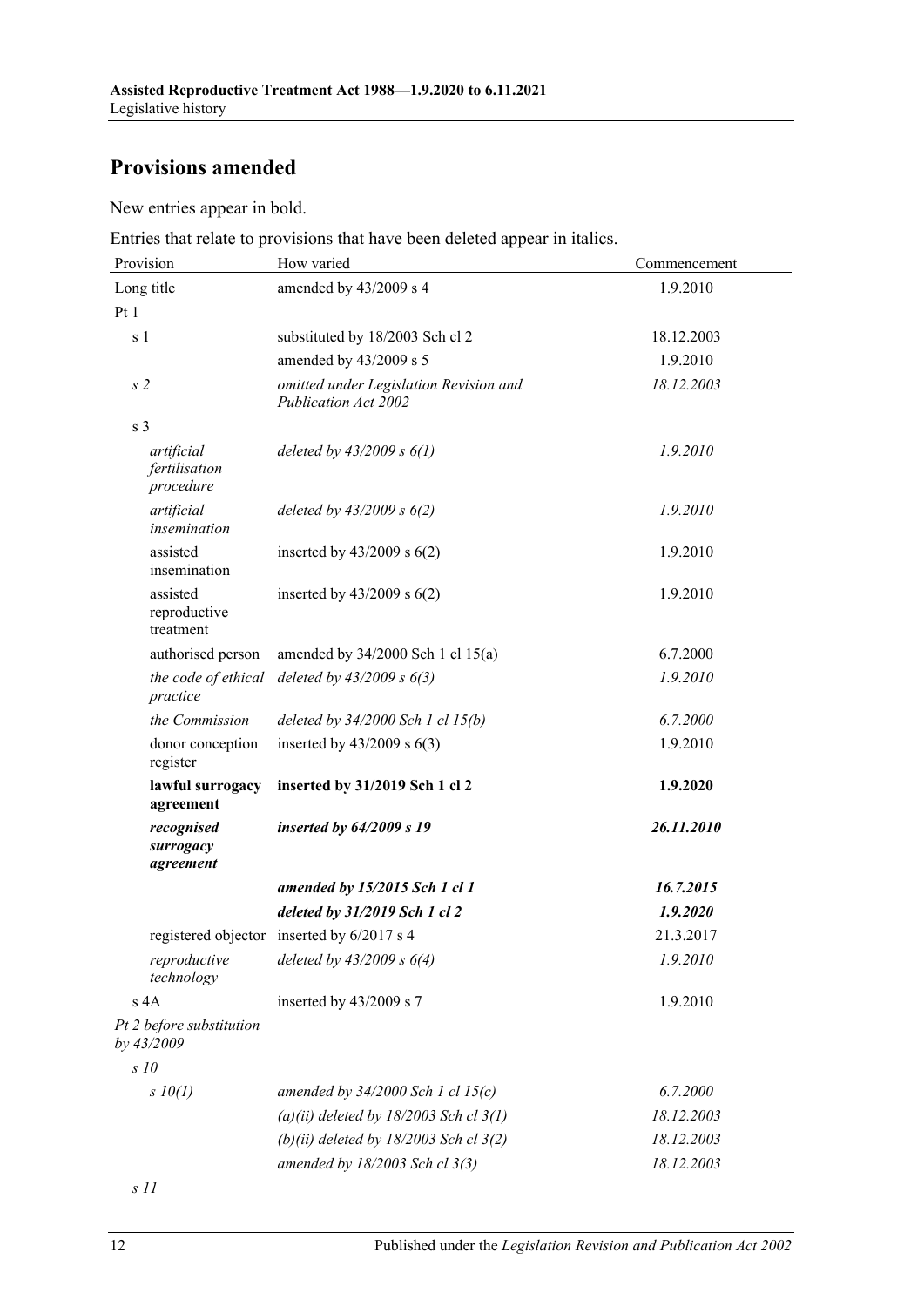| $s$ $11(3)$                            | substituted by $34/2000$ Sch 1 cl 15(d)      | 6.7.2000                        |
|----------------------------------------|----------------------------------------------|---------------------------------|
| Pt 2                                   | substituted by 43/2009 s 8                   | 1.9.2010                        |
| s <sub>6</sub>                         |                                              |                                 |
| s(6(1))                                | s 6 redesignated as s $6(1)$ by $6/2017$ s 5 | 21.3.2017                       |
| s(6(2))                                | inserted by 6/2017 s 5                       | 21.3.2017                       |
| s <sub>8</sub>                         |                                              |                                 |
| s(2)                                   | amended by $6/2017$ s $6(1)$                 | 21.3.2017                       |
| s(3)                                   | inserted by $6/2017$ s $6(2)$                | 21.3.2017                       |
| s 9                                    |                                              |                                 |
| $s\,9(1)$                              | amended by 64/2009 s 20                      | 26.11.2010                      |
|                                        | amended by $6/2017$ s $7(1)$ —(3)            | 21.3.2017                       |
|                                        | (c)(ii) deleted by $6/2017$ s $7(2)$         | 21.3.2017                       |
|                                        | amended by 31/2019 Sch 1 cl 3                | 1.9.2020                        |
| $s\ 9(1a)$                             | inserted by $6/2017$ s $7(4)$                | 21.3.2017                       |
| Pt 3 before substitution<br>by 43/2009 |                                              |                                 |
| s <sub>13</sub>                        |                                              |                                 |
| s 13(l)                                | amended by $34/2000$ Sch 1 cl 15(e)          | 6.7.2000                        |
| s 13(2)                                | amended by $34/2000$ Sch 1 cl 15(f)          | 6.7.2000                        |
| $s\,13(3)$                             | amended by $34/2000$ Sch 1 cl 15(g)          | 6.7.2000                        |
| $s\,13(7)$                             | amended by $34/2000$ Sch 1 cl $15(h)$        | 6.7.2000                        |
| $s$ 13(8)                              | amended by $34/2000$ Sch 1 cl 15(i), (j)     | 6.7.2000                        |
| s14                                    | deleted by 18/2003 Sch cl 4                  | 18.12.2003                      |
| S <sub>15</sub>                        | substituted by $34/2000$ Sch 1 cl 15(k)      | 6.7.2000                        |
| $s\,15(l)$                             | substituted by 18/2003 Sch cl 5              | 18.12.2003                      |
| s16                                    |                                              |                                 |
| $s\,16(1)$                             | amended by 34/2000 Sch 1 cl 15(l)            | 6.7.2000                        |
| $s \; 16(4)$                           | deleted 18/2003 Sch cl 6                     | 18.12.2003                      |
| Pt <sub>3</sub>                        | substituted by 43/2009 s 8                   | 1.9.2010                        |
| s 15                                   |                                              |                                 |
| s 15(1)                                | amended by 31/2019 Sch 1 cl 4(1)             | uncommenced-not<br>incorporated |
| s 15(2)                                | amended by 31/2019 Sch 1 cl 4(2)             | uncommenced-not<br>incorporated |
| s 15(8)                                | substituted by $31/2019$ Sch 1 cl $4(3)$     | uncommenced-not<br>incorporated |
| Pt 4                                   |                                              |                                 |
| s 16                                   | inserted by 43/2009 s 9                      | 1.9.2010                        |
| s 17                                   |                                              |                                 |
| s 17(1)                                | amended by $18/2003$ Sch cl 7(1), (2)        | 18.12.2003                      |
|                                        | amended by 43/2009 s 10(1), (2)              | 1.9.2010                        |
| s 17(2)                                | amended by 43/2009 s 10(3)                   | 1.9.2010                        |
| s 18                                   |                                              |                                 |
| s 18(1)                                | amended by $43/2009$ s $11(1)$ —(4)          | 1.9.2010                        |